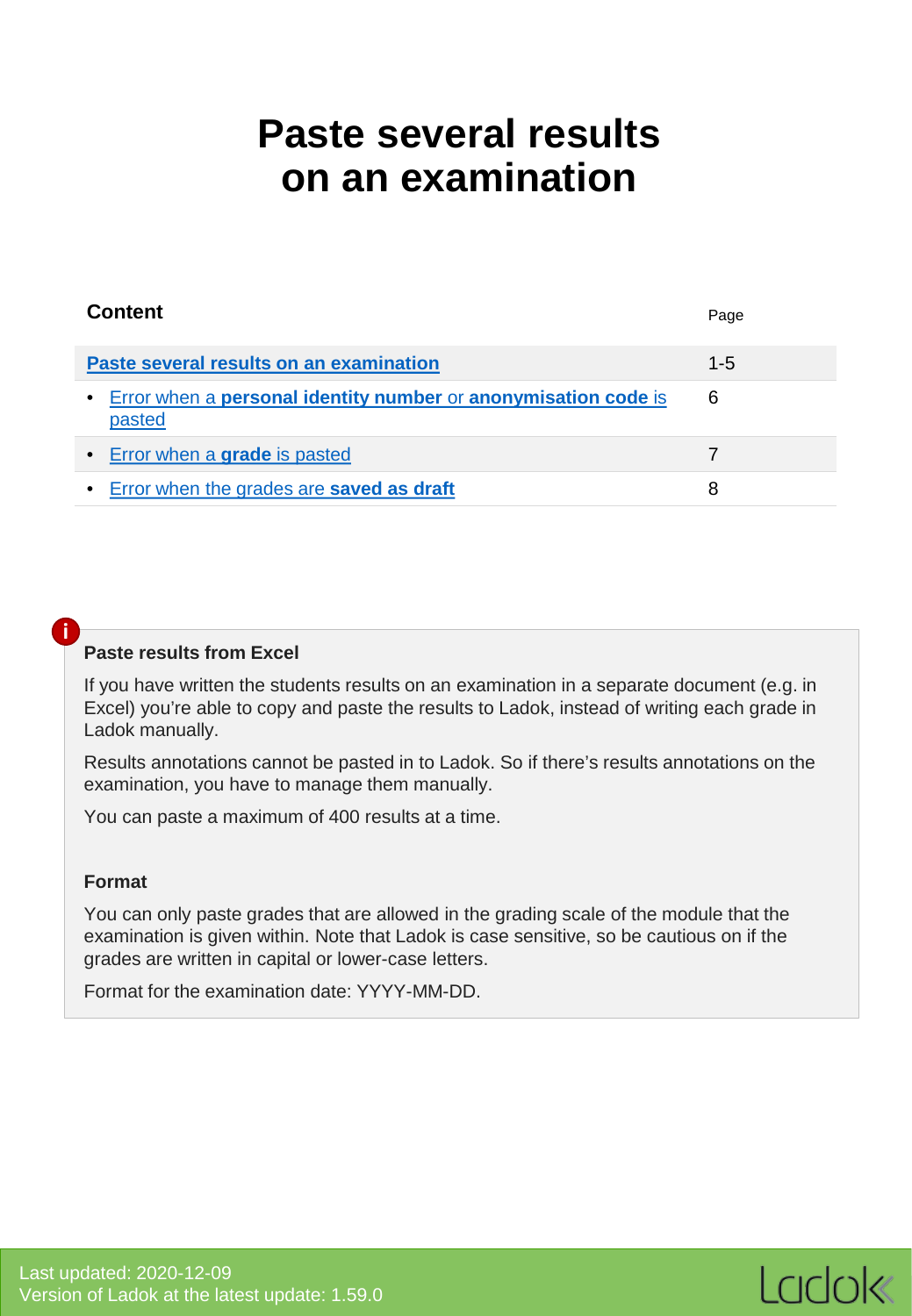# 1. Go to the **examination via the reporting link** on your home page.

| <b>Ladok</b><br><b>Study documentation</b><br>Course information<br>Follow-up                                                                                       | System administration                                                                                                                   |                            |
|---------------------------------------------------------------------------------------------------------------------------------------------------------------------|-----------------------------------------------------------------------------------------------------------------------------------------|----------------------------|
| <b>*</b> Home page<br>& Student<br>Personal identity<br><b>D</b> Course<br>Course cor                                                                               | Course packaging<br>Activity sessions<br>Reports $\sim$<br>Advanced $\sim$                                                              |                            |
| ite Welcome Eva Allsmäktig                                                                                                                                          |                                                                                                                                         |                            |
| Personal identity no. Last name<br><b>First name</b><br>Extend with national search<br>Search student                                                               | <b>Name</b><br>Edu. code<br>Inst. code<br>Search<br>Search course instance                                                              | <b>Search</b>              |
| Report results<br>A My ongoing cases<br><b>Tal</b> Certify                                                                                                          | ★ My favourite course instances                                                                                                         |                            |
| $\bigcirc$ Ready for course result 1<br>All courses that I can report results on<br>VT2020 HT2019 Autumn semester 2020 -<br><b>HT2020</b><br>All organisation units | $x -$                                                                                                                                   |                            |
| Examination sessions and other activity sessions<br>1<br>You can report and certify directly on for example an examination session here                             | <b>Examination sessions and other activity sessions @</b><br>Hide upcoming activity sessions<br><b>Descending Acsending</b><br>Show all |                            |
| BKURS3 Public Finances 30.0 hp                                                                                                                                      | <b>BKURS6 BTK61 Introduction Socialt work</b><br>2021-01-15<br>s<br>BKURS6 Social work 30.0 hp<br>M101 Introduction social work 10.0 hp | <b>Report results</b>      |
| UM7111 School and Society: Mathematics, Science and Technology 22.5 hp                                                                                              | <b>BKURS6 BTK61 Introduction Socialt work</b><br>2020-08-31                                                                             | ➊<br><b>Report results</b> |
| BKURS7 Social struktur 30.0 hp                                                                                                                                      | BKURS6 Social work 30.0 hp<br>s<br>M101 Introduction social work 10.0 hp                                                                |                            |

# 2. Click on **Paste result**

|   |                                   |                        | Re-examination 2 2019-08-24 08:00 - 11:00                                                                                                                                                                                                             |              |       |                         |                        |                           |                        |              |  |
|---|-----------------------------------|------------------------|-------------------------------------------------------------------------------------------------------------------------------------------------------------------------------------------------------------------------------------------------------|--------------|-------|-------------------------|------------------------|---------------------------|------------------------|--------------|--|
|   | $\triangle$ Report                | $\blacksquare$ Certify | <b>A</b> Participation                                                                                                                                                                                                                                |              |       |                         |                        |                           |                        |              |  |
|   | Display participants for instance |                        | Included: SVS001 (Internationell politik 7.5 hp)                                                                                                                                                                                                      |              |       |                         |                        |                           |                        |              |  |
|   |                                   |                        | 42555   2019-01-21 - 2019-06-09   100%   Normal teaching                                                                                                                                                                                              |              |       |                         |                        |                           |                        |              |  |
|   | Save (Ctrl+S)                     | <b>≙</b> Mark as ready | <b>EE Change column viewing ▼</b><br>❸                                                                                                                                                                                                                |              |       | LExport to CSV          |                        | Select other $\star$      |                        | Paste result |  |
|   |                                   | Personal identity no.  | <b>Name</b>                                                                                                                                                                                                                                           |              |       |                         | Grade                  |                           | Ex.date                | ٠            |  |
| O |                                   |                        |                                                                                                                                                                                                                                                       | $\mathbf{x}$ | Seleo | $\overline{\mathbf{v}}$ | Select<br>$\mathbf{x}$ | $\overline{\mathbf{v}}$   | $\mathbf{\times}$ Date | 盖            |  |
|   | 19940904-2398                     |                        | Andersson, Frida                                                                                                                                                                                                                                      | u            |       |                         |                        | ▼                         | <b>Date</b>            | 藟            |  |
| □ | 19820716-9288                     |                        | Bergström, Nicolas                                                                                                                                                                                                                                    |              |       |                         |                        | $\boldsymbol{\mathrm{v}}$ | Date                   | 藟            |  |
|   |                                   |                        | <b>Template for Excel</b>                                                                                                                                                                                                                             |              |       |                         |                        |                           |                        |              |  |
|   |                                   |                        | In case you do not have a separate document with the students'<br>results already: choose to "Export to CSV" here.                                                                                                                                    |              |       |                         |                        |                           |                        |              |  |
|   |                                   |                        | A file will be downloaded with the students' name and personal<br>identity number (or anonymisation codes), with empty fields for<br>grade and examination date. Open the file in Excel and use it as a<br>template to fill in the students' results. |              |       |                         |                        |                           |                        |              |  |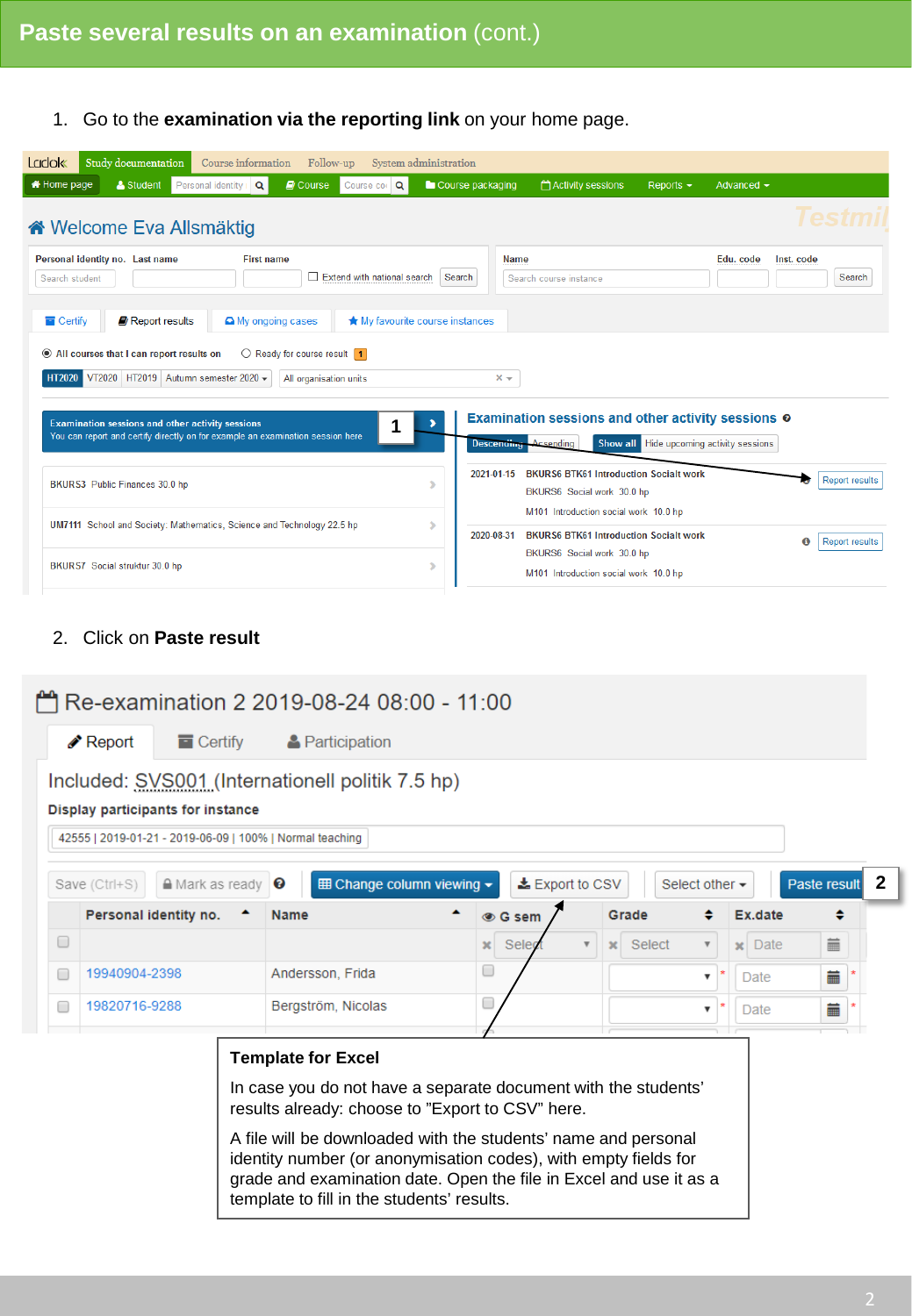3. Click on **Paste personal identity number** (or "Paste anonymous code")

| Re-examination 2 2019-08-24 08:00 - 11:00 |             |                 |                            |               |            |
|-------------------------------------------|-------------|-----------------|----------------------------|---------------|------------|
| Report / Klistra in resultat på flera     |             |                 |                            |               |            |
| 4. Save as draft                          |             |                 |                            |               |            |
| Personal identity no. (mnd.)              | <b>Name</b> | Grade (mnd.)    | Ex.date (mnd.)             | <b>Status</b> | Validation |
| 1. Paste personal identity number         | 3           | 2. Paste Grades | 3. Manage examination date |               |            |
| No selection done                         |             |                 |                            |               |            |

- **4. Copy the students' personal identity numbers** (or anonymous codes) from the Excel sheet and **paste them** in the dialogue box that has opened in Ladok.
- **5. Save**
- 6. The personal identity numbers and anonymous codes are now validated by Ladok.

In case an error occurs: [see page 6](#page-5-0)

#### 7. Click on **Paste grades**

| Re-examination 2 2019-08-24 08:00 - 11:00 |                    |                 |                        |               |
|-------------------------------------------|--------------------|-----------------|------------------------|---------------|
| Report / Klistra in resultat på flera     |                    |                 |                        |               |
| 4. Save as draft                          |                    |                 |                        |               |
| Personal identity no. (mnd.)              | <b>Name</b>        | Grade (mnd.)    | Ex.date (mnd.)         | <b>Status</b> |
| 1. Paste personal identity number         |                    | 2. Paste Grades | anage examination date |               |
| 19940904-2398                             | Andersson, Frida   |                 |                        |               |
| 19820716-9288                             | Bergström, Nicolas |                 |                        |               |
| 19300619-9248                             | Börjesson, Markus  |                 |                        |               |
| 1082048.8292                              | Dahl Liea          |                 |                        |               |

**8. Copy the students' grades** from the Excel sheet and **paste them into Ladok.**

#### **9. Save**

10. The grades are now validated by Ladok.

In case an error occurs: [see page 7](#page-6-0)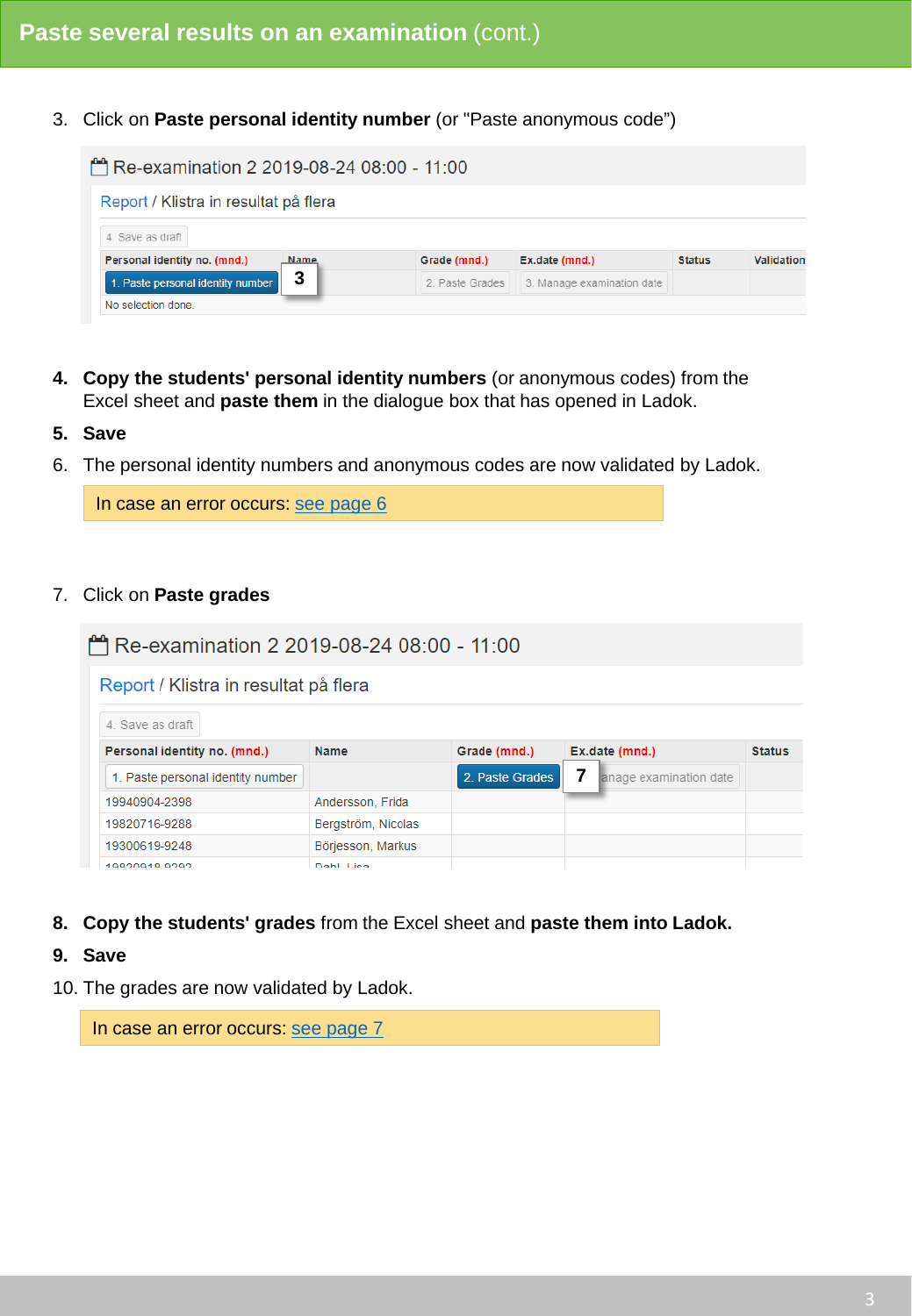11. Click on **Manage examination date**

| Re-examination 2 2019-08-24 08:00 - 11:00 |                    |                 |                            |               |
|-------------------------------------------|--------------------|-----------------|----------------------------|---------------|
| Report / Klistra in resultat på flera     |                    |                 |                            |               |
| 4. Save as draft                          |                    |                 |                            |               |
| Personal identity no. (mnd.)              | <b>Name</b>        | Grade (mnd.)    | Ex.date (mnd.)             | <b>Status</b> |
| 1. Paste personal identity number         |                    | 2. Paste Grades | 3. Manage examination date | 11            |
| 19940904-2398                             | Andersson, Frida   | в               |                            |               |
| 19820716-9288                             | Bergström, Nicolas | А               |                            |               |
|                                           |                    |                 |                            |               |

12. Choose how you wish to enter the examination date:

- **Select a date** in the dialog box. The date will be applied to all students
- **Paste dates** from the Excel sheet

**13. Save.** The dialog box closes and the examination date is applied to all students.

| Enter examination date                               |                                                                                                                                                                                                                                                                                                                                |
|------------------------------------------------------|--------------------------------------------------------------------------------------------------------------------------------------------------------------------------------------------------------------------------------------------------------------------------------------------------------------------------------|
| Select a date<br>12<br>Paste date<br>萹<br>2019-08-24 | In this view there are two options:<br>1. Select a date in the date picker for all lines. If a<br>date is given for the activity session this date is<br>default<br>2. Paste the examination dates using the format<br>YYYY-MM-DD for each line. Empty lines for are<br>manged as not reported for the student in<br>question. |
|                                                      | <b>Save</b><br>Cancel<br>13                                                                                                                                                                                                                                                                                                    |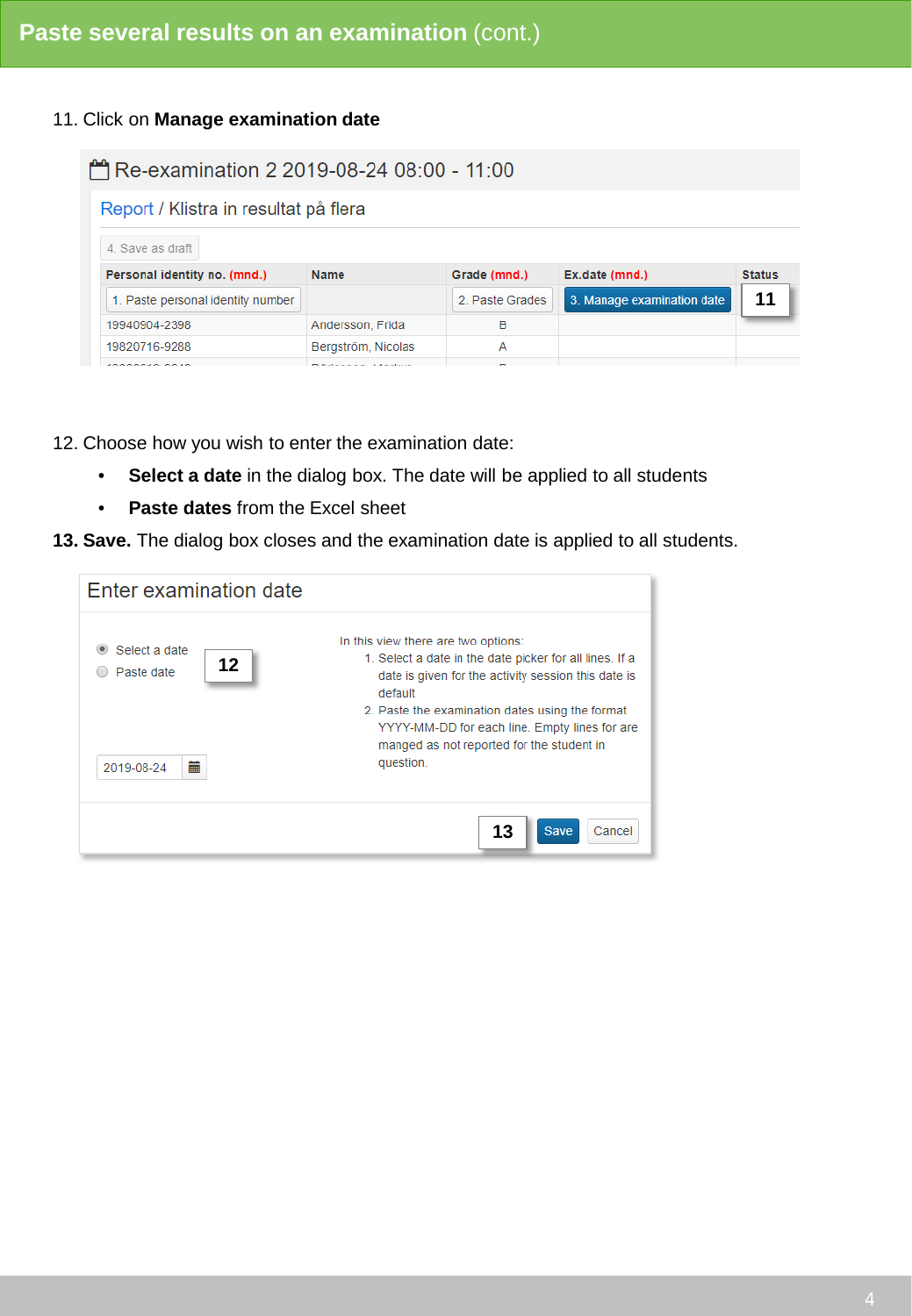#### 14. Click on **Save as draft**

**If a grade or examination date is missing for any student, that student is removed from the list and the result for that individual is not saved.**

If an error occurs [see page 8](#page-7-0)

#### Re-examination 2 2019-08-24 08:00 - 11:00

#### Report / Klistra in resultat på flera

| 14<br>4. Save as draft            |                    |                 |                            |               |                   |
|-----------------------------------|--------------------|-----------------|----------------------------|---------------|-------------------|
| Personal identity no. (mnd.)      | <b>Name</b>        | Grade (mnd.)    | Ex.date (mnd.)             | <b>Status</b> | <b>Validation</b> |
| 1. Paste personal identity number |                    | 2. Paste Grades | 3. Manage examination date |               |                   |
| 19940904-2398                     | Andersson, Frida   | в               | 2019-08-24                 |               |                   |
| 19820716-9288                     | Bergström, Nicolas | А               | 2019-08-24                 |               |                   |
| 19300619-9248                     | Börjesson, Markus  | в               | 2019-08-24                 |               |                   |

#### **Return to the usual reporting view, or mark the results as ready**

You can now leave this page if you wish. By clicking on "Report", you will re-enter the usual reporting view and the results that you just saved as a draft will be displayed there.

For examinations with results annotations, it may be a good idea to re-enter the usual reporting view now to check and/or fill in the annotations before marking the results as ready.

# Re-examination 2 2019-08-24 08:00 - 11:00

#### Report / Klistra in resultat på flera

| A Mark as ready<br>4. Save as draft | Managed 14 of 14   |   |                                    |                 |                   |
|-------------------------------------|--------------------|---|------------------------------------|-----------------|-------------------|
| Personal identity no. (mnd.) Name   |                    |   | Grade (mnd.) Ex.date (mnd.) Status |                 | <b>Validation</b> |
| 19940904-2398                       | Andersson, Frida   | B | 2019-08-24                         | $\bigcap$ Draft |                   |
| 19820716-9288                       | Bergström, Nicolas | Α | 2019-08-24                         | $\bigcap$ Draft |                   |
| 19300619-9248                       | Börjesson, Markus  | B | 2019-08-24                         | $\bigcap$ Draft |                   |
| 19820918-9292                       | Dahl, Lisa         | C | 2019-08-24                         | $\bullet$ Draft |                   |
|                                     |                    |   |                                    |                 |                   |
|                                     |                    |   |                                    |                 |                   |
|                                     |                    |   |                                    |                 |                   |

If you do not leave the page, you can mark the results as ready now. **Click on "Mark as ready"** and select the examiner who should be notified that results are waiting to be certified. If needed later on, you can notify the results to an examiner again.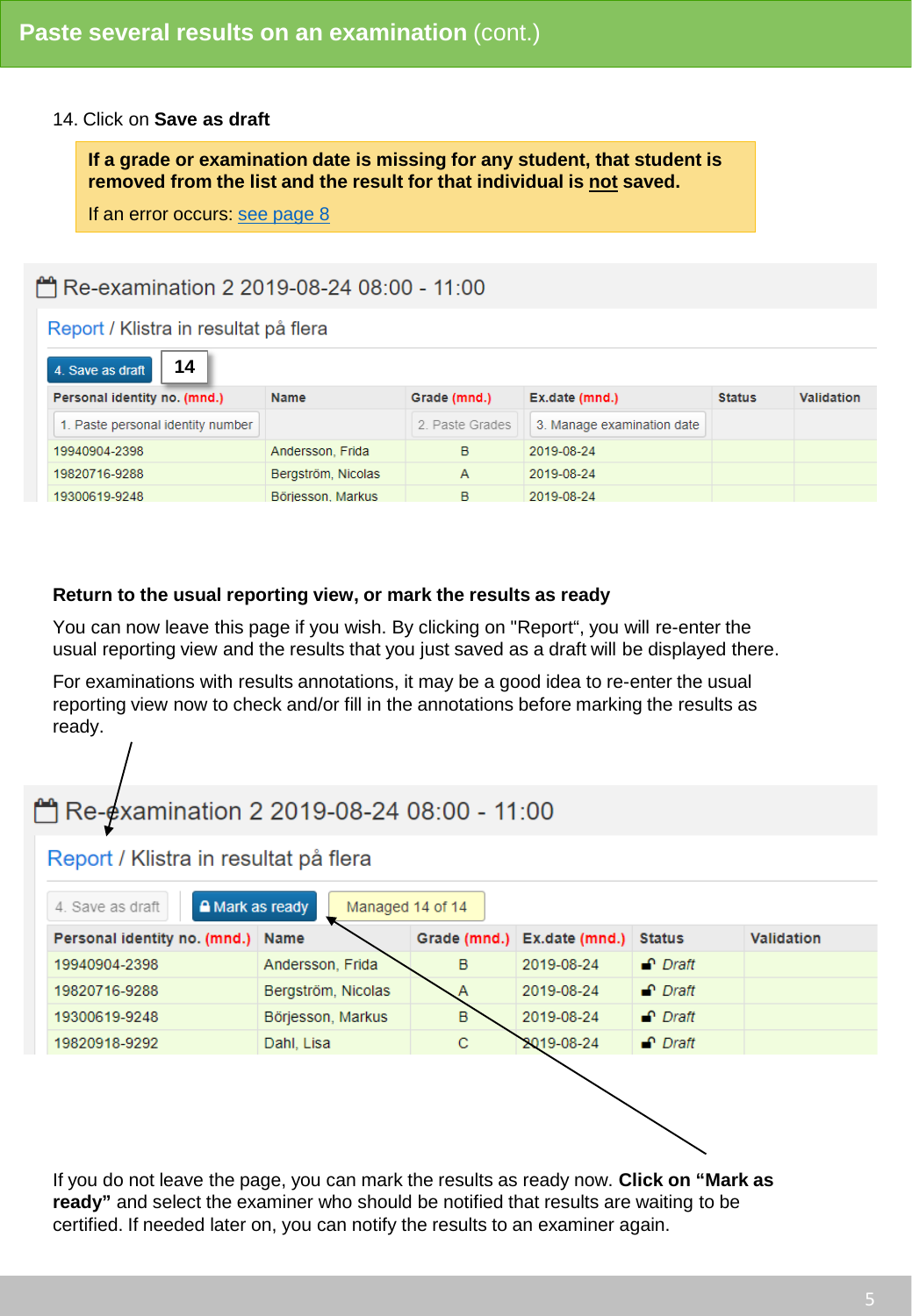<span id="page-5-0"></span>If an error occurs when the personal identity numbers (or anonymous codes) are pasted, the row of that student is highlighted in red. The reason for the error is shown in the row as well.

### **Error in the "Status" column**

If the student has already received a result, the status of that result is shown in the column "Status". You cannot report another result for the student.

#### **Do the following:**

- **1. Delete the entire row of** the student in your **Excel sheet**
- **2. Paste the remaining personal identity numbers** (or anonymous codes) into Ladok

| Re-examination 2 2019-08-24 08:00 - 11:00 |                        |                 |                            |                          |                   |
|-------------------------------------------|------------------------|-----------------|----------------------------|--------------------------|-------------------|
| Report / Klistra in resultat på flera     |                        |                 |                            |                          |                   |
| 4. Save as draft                          |                        |                 |                            |                          |                   |
| Personal identity no. (mnd.)              | <b>Name</b>            | Grade (mnd.)    | Ex.date (mnd.)             | <b>Status</b>            | <b>Validation</b> |
| 1. Paste personal identity number         |                        | 2. Paste Grades | 3. Manage examination date |                          |                   |
| 19820705-9299                             | Westlund, Kevin        |                 |                            |                          |                   |
| 19971013-2383                             | <b>Aström, Felicia</b> |                 |                            |                          |                   |
| 19940824-2387                             | Berggren, Andreas      |                 |                            | $\blacksquare$ Certified |                   |

# **Error in the "Validation" column**

If an error is displayed here, it is because the personal identity number (or anonymous code) does not match the participants on the exam. This can, for example, be because the student did not participate on the activity, or because a letter or number was erased by mistake.

Do the following:

- **1. Click on the blue "Report" link at the top of the page** to return to the regular reporting view
- **2. Check the personal identity number** (or anonymous codes) in the Excel sheet compared to the ones listed in the reporting view
- **3. Enter the correct code or number in the Excel sheet** or alternatively delete the entire row if the student should not receive a result on the activity.
- **4. Click on "Paste Result" again**
- **5. Paste the personal identity number** (or anonymous codes) again

|                                       |                 | Re-examination 2 2019-08-24 08:00 - 11:00 |                            |               |                                |
|---------------------------------------|-----------------|-------------------------------------------|----------------------------|---------------|--------------------------------|
| Report / Klistra in resultat på flera |                 |                                           |                            |               |                                |
| 4. Save as draft                      |                 |                                           |                            |               |                                |
| Personal identity no. (mnd.)          | <b>Name</b>     | Grade (mnd.)                              | Ex.date (mnd.)             | <b>Status</b> | Validation                     |
| 1. Paste personal identity number     |                 | 2. Paste Grades                           | 3. Manage examination date |               |                                |
| 19340201-9214                         | Moberg, William |                                           |                            |               |                                |
| 19940815-2396                         | Möller, Ida     |                                           |                            |               |                                |
| No personal identity number           |                 |                                           |                            |               | <b>A</b> Identifier is missing |
| 19940831-2396                         | Sandén, Ebba    |                                           |                            |               |                                |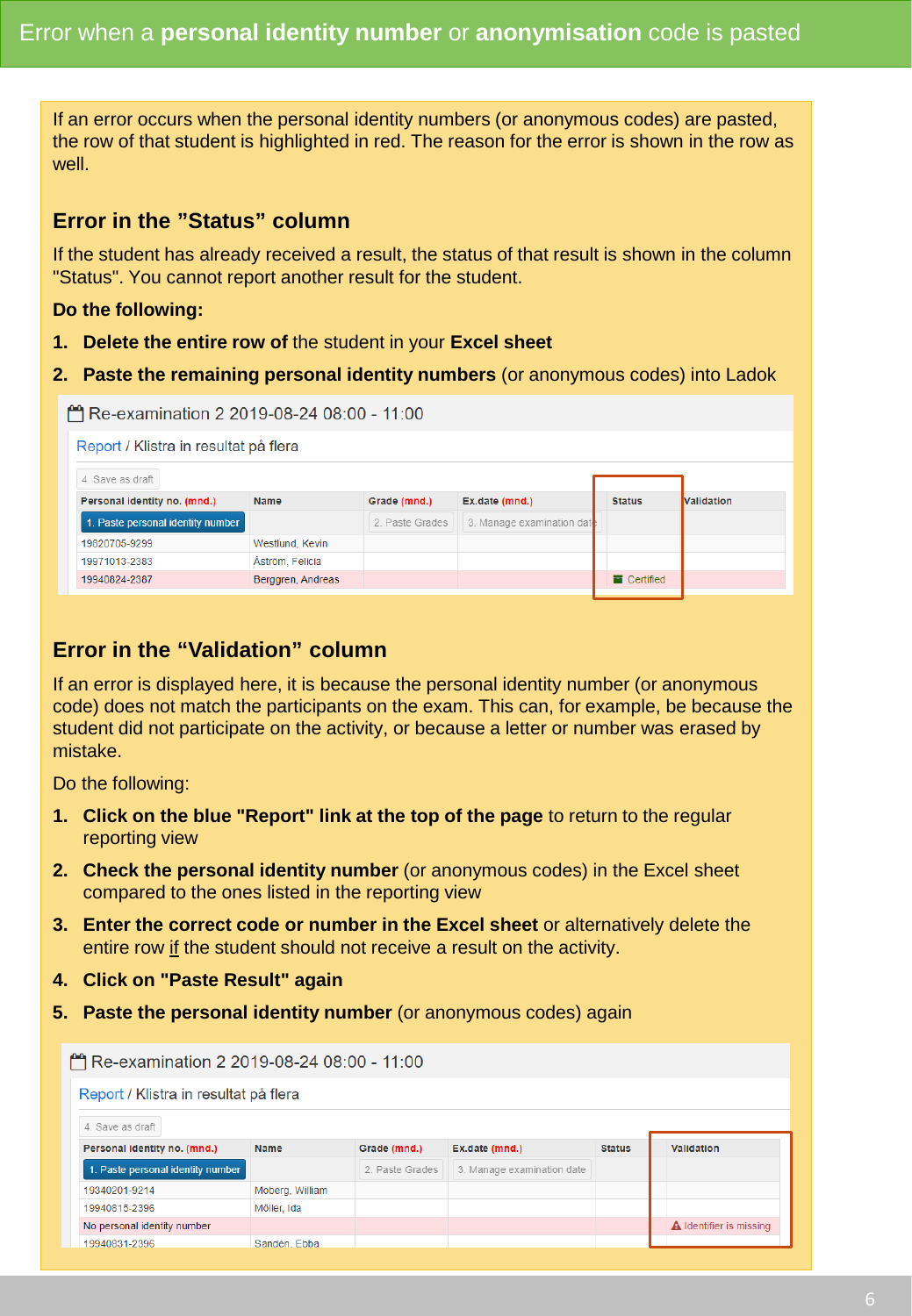<span id="page-6-0"></span>If an error occurs when the grades are pasted, that row is highlighted in red. The reason for the error is shown in the "Validation" column.

#### Report / Klistra in resultat på flera

| 4. Save as draft                  |                 |                 |                            |               |                           |
|-----------------------------------|-----------------|-----------------|----------------------------|---------------|---------------------------|
| Personal identity no. (mnd.)      | Name            | Grade (mnd.)    | Ex.date (mnd.)             | <b>Status</b> | <b>Validation</b>         |
| 1. Paste personal identity number |                 | 2. Paste Grades | 3. Manage examination date |               |                           |
| 19340201-9214                     | Moberg, William | с               |                            |               |                           |
| 19940815-2396                     | Möller, Ida     | Α               |                            |               |                           |
| 19940831-2396                     | Sandén, Ebba    | U               |                            |               | <b>A</b> Grade is missing |
| 19620108-2697                     | Sarvinen, Sofia | в               |                            |               |                           |

#### **Do the following:**

- **If the reason for the error is obvious:** write the correct grade in your Excel sheet and then paste all grades again.
- **If you are unsure of the reason for the error:** 
	- **1. Click on the blue "Report" link at the top of the page** to return to the regular reporting view
	- **2. Click on the grade box in the row for any student.** You will then see a list of all the grades that can be reported *(remember that Ladok is case sensitive).*

| 19940824-2387<br>Berggren, Andreas<br>19820716-9288<br>Bergström, Nicolas<br>Börjesson, Markus<br>19300619-9248<br>А<br>19820918-9292<br>Dahl, Lisa<br>B<br>19880415-2380<br>Dahlman, Jacqueline<br>C |  |  |  |  |
|-------------------------------------------------------------------------------------------------------------------------------------------------------------------------------------------------------|--|--|--|--|
|                                                                                                                                                                                                       |  |  |  |  |
|                                                                                                                                                                                                       |  |  |  |  |
|                                                                                                                                                                                                       |  |  |  |  |
|                                                                                                                                                                                                       |  |  |  |  |
|                                                                                                                                                                                                       |  |  |  |  |

- **3. Write the correct grade in your Excel sheet**
- **4. Click on "Paste results"** again
- **5. Paste the personal identity numbers** (or anonymous codes) again
- **6. Paste the correct grades**